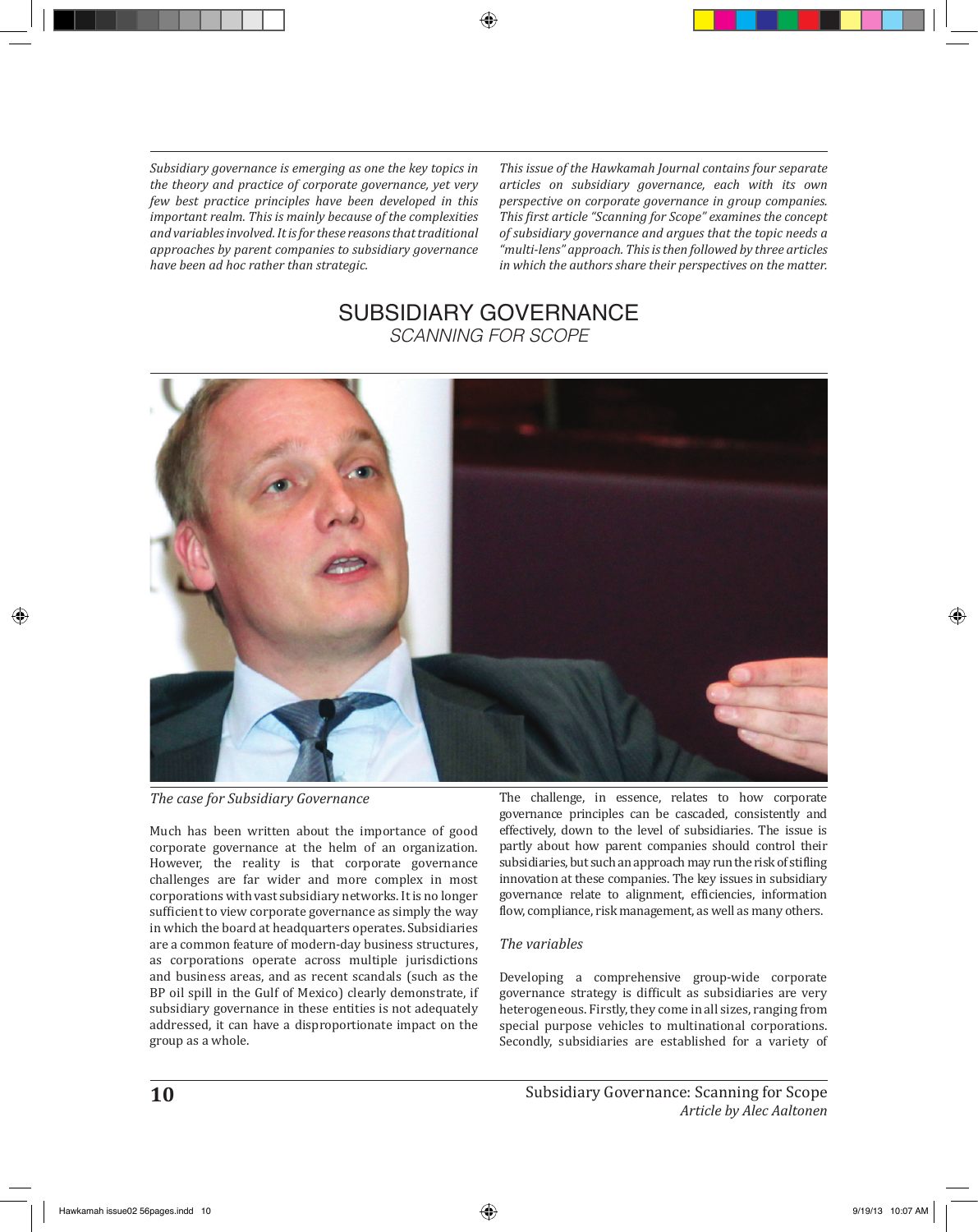reasons. Sometimes the reasons are legal: for example, companies with fixed assets (over which they want full control) in foreign jurisdictions are required to follow the national company law and set up separate legal entities. Other times subsidiaries are set up for tax reasons, risk management reasons, fiscal reasons, brand name, licenseto-operate reasons, group operational reasons, and etc. Subsidiaries also come into existence through a number of different channels, while some go through a structured formation process, others become subsidiaries through acquisitions and mergers.

Subsidiaries also fall within several categories in terms of the activities they conduct. These range from sales offices and distribution centers to companies with global, regional or local strategic mandates. Country and industry factors also influence subsidiary governance as do cultural elements. The ownership structure of subsidiaries also varies as some are wholly-owned while others may be joint ventures with a number of players. And the final, and the most crucial, differentiating element is the importance of the subsidiary to the parent.

The effect of these elements is that some subsidiaries are, and need to be, more autonomous than others. Some subsidiaries, particularly the joint ventures, have boards, while others do not. Some boards have independent nonexecutive directors, while others are purely executive. Some jurisdictions even dictate the board composition. Clearly the appropriate governance framework needs to be one that reflects the nature of the subsidiary and its legal environment. It is for these reasons that traditional approaches by parent companies to subsidiary governance have been ad hoc rather than strategic.

## *The issues – the economic and legal duality*

Subsidiaries are often set up for commercial reasons, to fulfill a commercial need. In a group setting, this usually means that the company is set up to carry out the purpose as defined by the founder, i.e., the parent. However, upon the incorporation of a company, a new legal entity is created. And as a legal entity, its board is responsible to act in the best interests of that company as opposed to the interests of third parties or the group as a whole.

It is astonishing how often this basic legal provision is overlooked. South Africa has helpfully included a reminder of this legal point in their corporate governance code: Note 142 of the King III Report states that "the holding company must recognize the fiduciary duties of the subsidiary company's directors and particularly their duty to act in the best interest of the subsidiary company at all times whether or not the director is nominated to the board of the subsidiary company by the holding company. In the case of the conflict between the duties of nominee

director to a company on whose board he sits and in the interests of his principal, the duties of the director to the company of which he is a director must prevail."

While accounting, for example, has recognized the economic substance of groups, strict legal boundaries exist in law between different entities in many jurisdictions. The implication of this is that there is no prima facie reason why subsidiaries in a corporate group should act in a coordinated manner at all.

The somewhat paradoxical character of multiplicity and unity often found in subsidiaries is party derived from this economic and legal duality. However, subsidiary boards often tend to follow the instructions from the parent , which raises questions who is ultimately responsible if things go wrong at the subsidiary and managers at the parent company may be legally deemed to have been acting as "shadow directors" or as "de-facto" directors of the subsidiary with legal liabilities.

The German "Konzernrecht" is an exception in that the German company law contains a chapter on the governance of groups, which stipulates that the management of the subsidiary can be made to take into consideration the economic interests of the group as a whole even where this is not in the own interest of the subsidiary. But this also shifts the responsibility to the parent level, and this means that in some cases a subsidiary can apply at court for compensation when they have been damaged financially by a decision of the parent.

How about the reverse scenario? To what extent are the parent company and its board of directors responsible for the decisions taken at the subsidiary level? Legally speaking, a certain degree of protection is provided by the limited liability concept, which is enshrined in most company laws. Subsidiaries operate as separate legal entities and there is no "enterprise liability" or "group liability" principle. Piercing the "corporate veil" is the single exception to the limited liability principle, which refers to those situations where the courts have regarded the distinction between the parent company and the subsidiary as inappropriate. The use of this principle is far from straight forward and the case law is rather messy, but essentially the principle has been applied in situations where a holding company does not provide a subsidiary with the normal means of being a separate entity. Factors that indicate that two or more companies are engaged in a group enterprise include overlapping directors, officers and employees, obvious influence of the control extending from the top of the corporate structure and the extent to which the companies are thought to be participating in a common enterprise with mutual advantages. The courts, however, tend to be reluctant to use this principle.